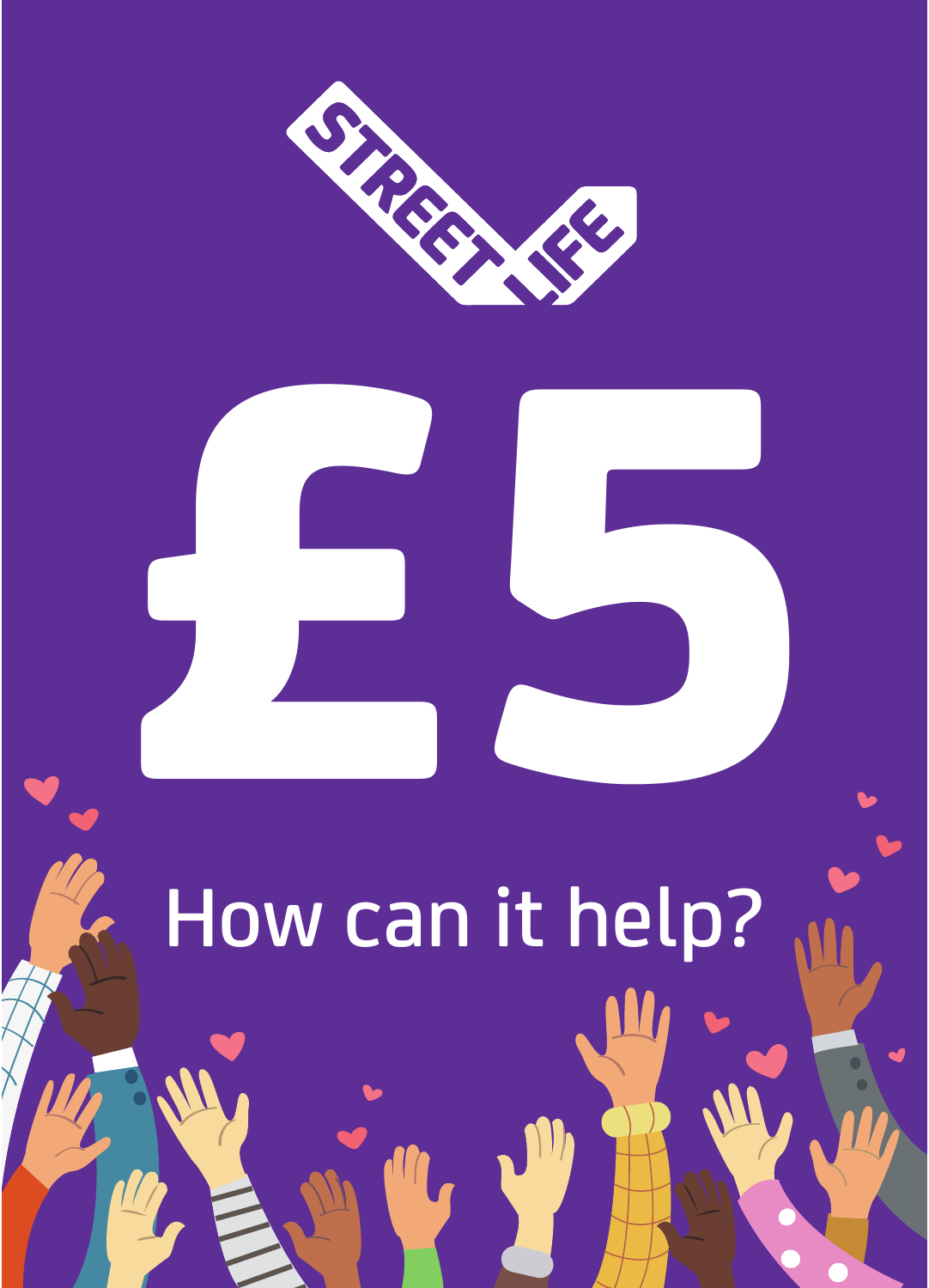will pay for transport to an important  $\boldsymbol{\epsilon}$ 5

buys Pyjamas and underwear for<br>a young person in the Shelter **E** 10 a young person in the Shelter

provides a safe night in the nightshelter with a hot meal, for a young person fleeing violence

£25

£100

pays for the transportation to take a group of ten up to the Lake District to get away from their problems and do something exciting

Hope Advice Encouragement A new start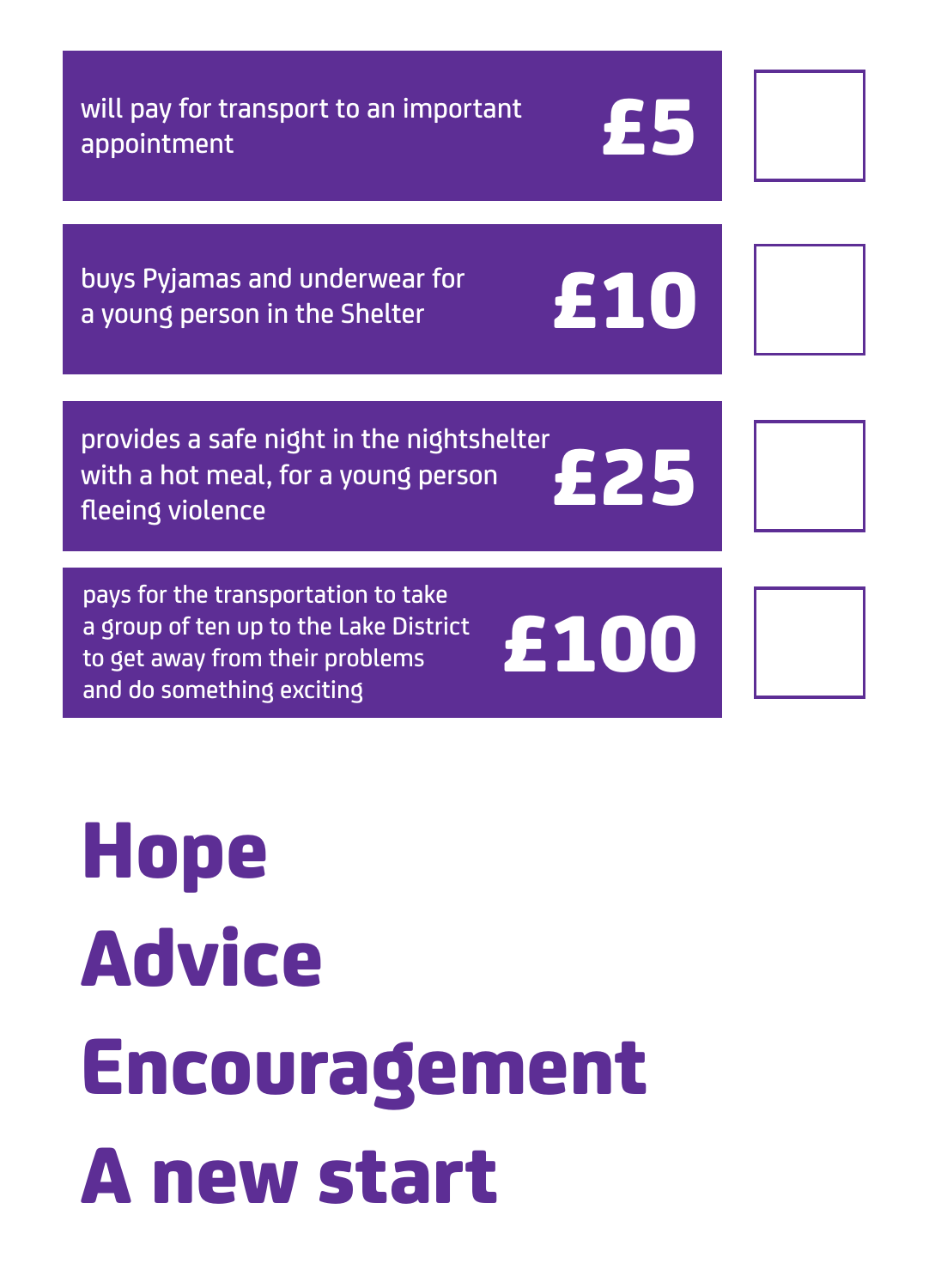

# **We are always grateful for donations from local people or businesses.**

Your generosity helps to achieve our goal ensuring that disadvantaged and vulnerable young people in the local area get the help and support they need.

Can you spare just £5 per month?

# **Your donation helps Streetlife to .....**

Support 350 different young people each year and it helps us provide........

- 500 counselling sessions 50 cook and eat workshops
- Weekly Duke of Edinburgh sessions 1000 1:1 support sessions
- 
- 50 Christmas Hampers 300 food parcels
- 
- 200 drop in sessions 2920 emergency bed spaces
	-
- 300 toiletry packs 100 starter packs for flats (kettle, toaster etc)





# *Thank you*